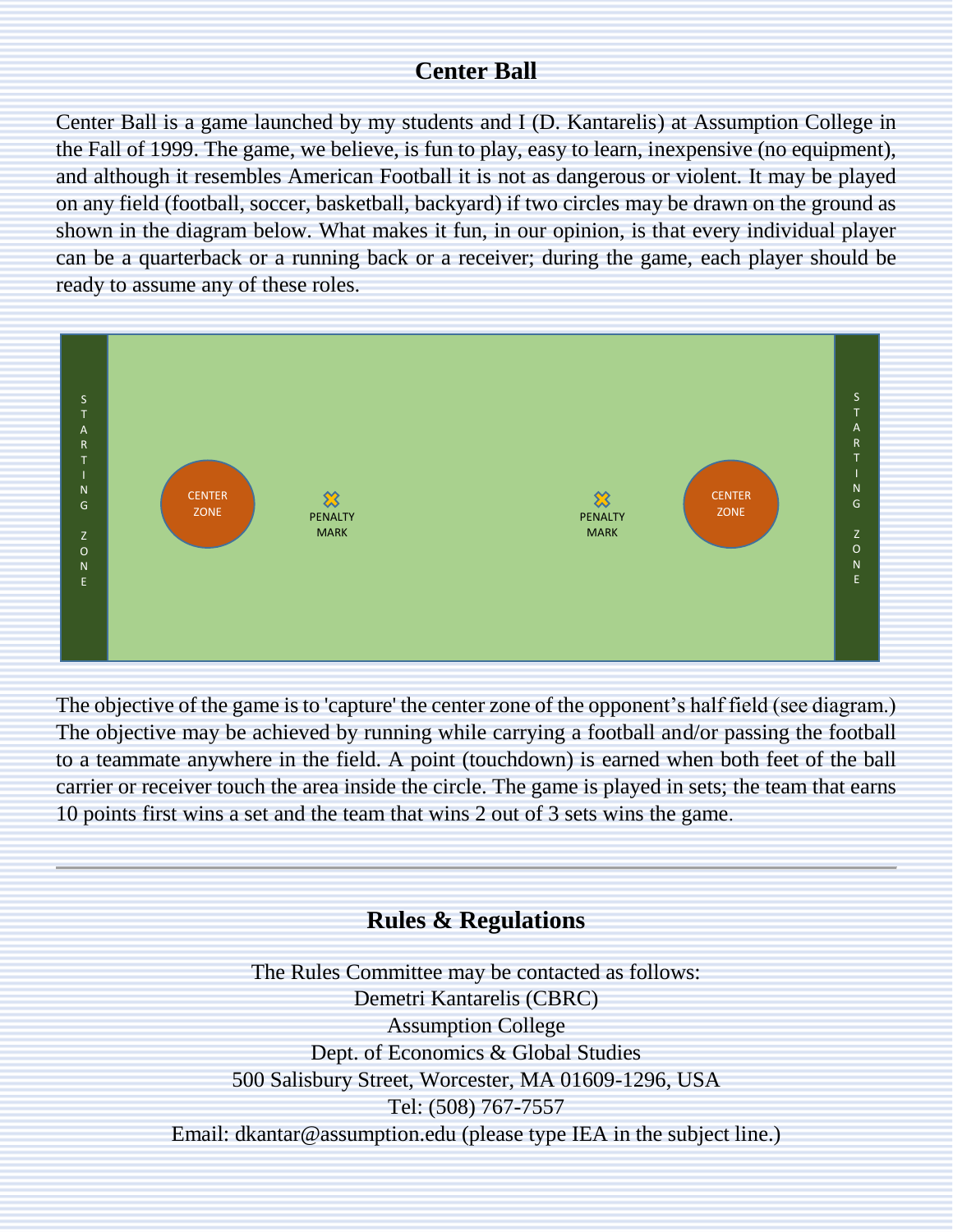The objective of the game is to 'capture' the center zone of the opponent's half field (see diagram.) The objective may be achieved by running while carrying a football and/or passing the football to a teammate anywhere in the field. A point (touchdown) is earned when both feet of the ball carrier or receiver touch the area inside the circle. The game is played in sets; the team that earns 10 points first wins a set and the team that wins 2 out of 3 sets wins the game.

**1. Equipment, attire and dimensions of field.** The game is played with a 'football' and players of each team should be uniformly dressed in colored and distinctly different attire; any running shoes will be sufficient. For dimensions of field, see dimensions of basketball court or soccer field or football field.

**2. Number of players and substitutions.** 5 vs 5 players on basketball size court with extra players for possible substitutions; 10 vs 10 players on soccer/football size field with extra players for possible substitutions. Substitutions are allowed after scoring.

**3. Points, sets, time-outs and breaks.** A point (touchdown) is earned when both feet of the ball carrier or receiver touch the area inside the circle. The game is played in sets; the maximum number of sets in a game should be 3; the team that earns 10 points first wins a set and the team that wins 2 out of 3 sets wins the game. Each team is allowed a 90-second time-out per set. Teams are allowed 3-minute breaks between sets.

**4. Starting and changing of sides**. Flipping of coin determines which team starts from one side or the other; the team that wins the toss selects a side and chooses to attack or defend. Teams should change sides after a total of 5 touchdowns is scored, then after a total of 10 touchdowns is scored and, in general, after 5 touchdowns are added to the score thereafter. The game should start with a pass. The starting pass should be initiated by an attacking player from within the starting zone; an offensive foul will be called if the player touches any lines in the starting zone; during the passing attempt, no other player should be in the starting zone; after the initial pass is made, the starting zones are out of bounds.

**5. Continuity, 'two-hand touch', possession of the ball, turn-overs.** The game is continuous and it relies on a 'two-hand touch' for forcing the attacking player to stop running. As soon as the defending player (B) touches the attacking player (A) with two hands, A should stop advancing and attempt (without traveling) to connect with a teammate via passing. A should be given 3 feet of space in all directions around her/him to pass the ball. In turn, A's receiver may run with the ball or pass it. After a team scores, it gives up the ball to the other team; it turn, the other team starts an attack by passing the ball from its own starting zone. When a team turns the ball over due to fumble, interception, out of bounds or other - the other team becomes the attacking team from the point at which the turn over occurred.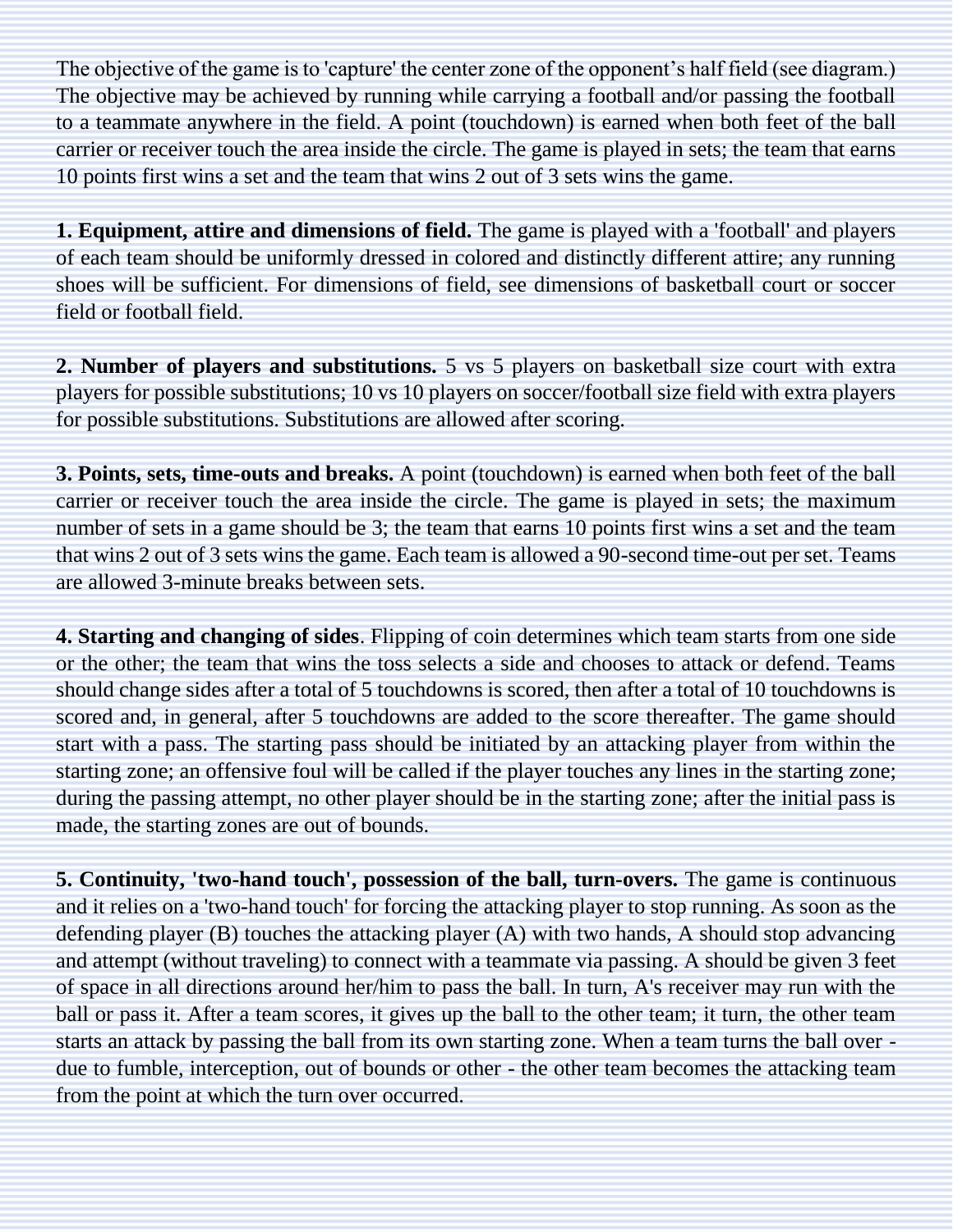## **6. Fouls.**

(a) Defensive Fouls: Defensive fouls are committed when a defending player pushes violently or tackles or trips a ball carrier or, after a 'two-hand touch', does not give the carrier enough space to pass the ball or, in a passing attempt, interferes with the pass (e.g. when the defending player goes after the player instead of the ball.) The compensation for any defensive foul is to 'pass the ball without resistance' (the passer should be given a 3-feet radius comfort zone around her/him to pass the ball; during the execution of the foul, defending players are not allowed to touch the passer in the comfort zone.)

(b) Offensive Fouls. Offensive fouls are committed when an attacking player travels after a twohand touch or, throws or receives the ball out of bounds or, walks out-of-bounds carrying the ball (for in-bounds play both feet of the ball carrier or receiver should be inside the out of bounds line) or pushes violently or tackles or trips an opponent. The punishment for any offensive foul is 'loss of ball possession'. At referee's discretion, fouls may be offsetting.

**7. Penalty.** A penalty is called after the opposing team commits three defensive fouls and it gives a two-to-one advantage for a touchdown to the rewarded team. During the execution of the penalty, all players stand out of bounds except two players from the rewarded team and one from the other team. From the defender's starting zone, a passer from the rewarded team passes the ball to a teammate standing at the closest penalty mark point with only one defending player from the opposing team located in her/his center zone. At referee's command, the three players involved in the penalty assume their positions where they stand without moving for a few seconds until they hear a whistle or a command for play. After the whistle, subject to all Centerball rules and regulations, the defending player may defend against the passer and/or the receiver.

**8. Officials**. One referee, two assisting line officials. Clothing: uniform with pockets in white; shoes: similar to players'. Equipment: Whistle and pocket-size notes pad with pencil or pen (referee and line officials), soccer-style flags (line officials only).

**Referee:** The referee should be viewed as the ultimate authority during the game and all players should obey her/his decisions without any resistance what so ever; otherwise a player or a group of players may be expelled. One or many expelled players cannot play for the remaining of the game or, at the referee's discretion, for any number of games during the remaining season. The referee's ultimate duty is to enforce the rules and use her/his best judgment when certain situations are not covered by the rules. During the game, the referee may overrule any decisions reached by the assisting line officials. Other important duties include: supervision of the coin toss, signal start and end of game as well as changes, keep score, make decisive calls, make sure that the field is safe and marked correctly and file an official report about the game and the events that occurred during the game. Assisting Line Official: The assisting line official should not hesitate to make decisions identical to those made by the referee but above all should watch the lines and call the outs; their calls are subject to overruling by the referee.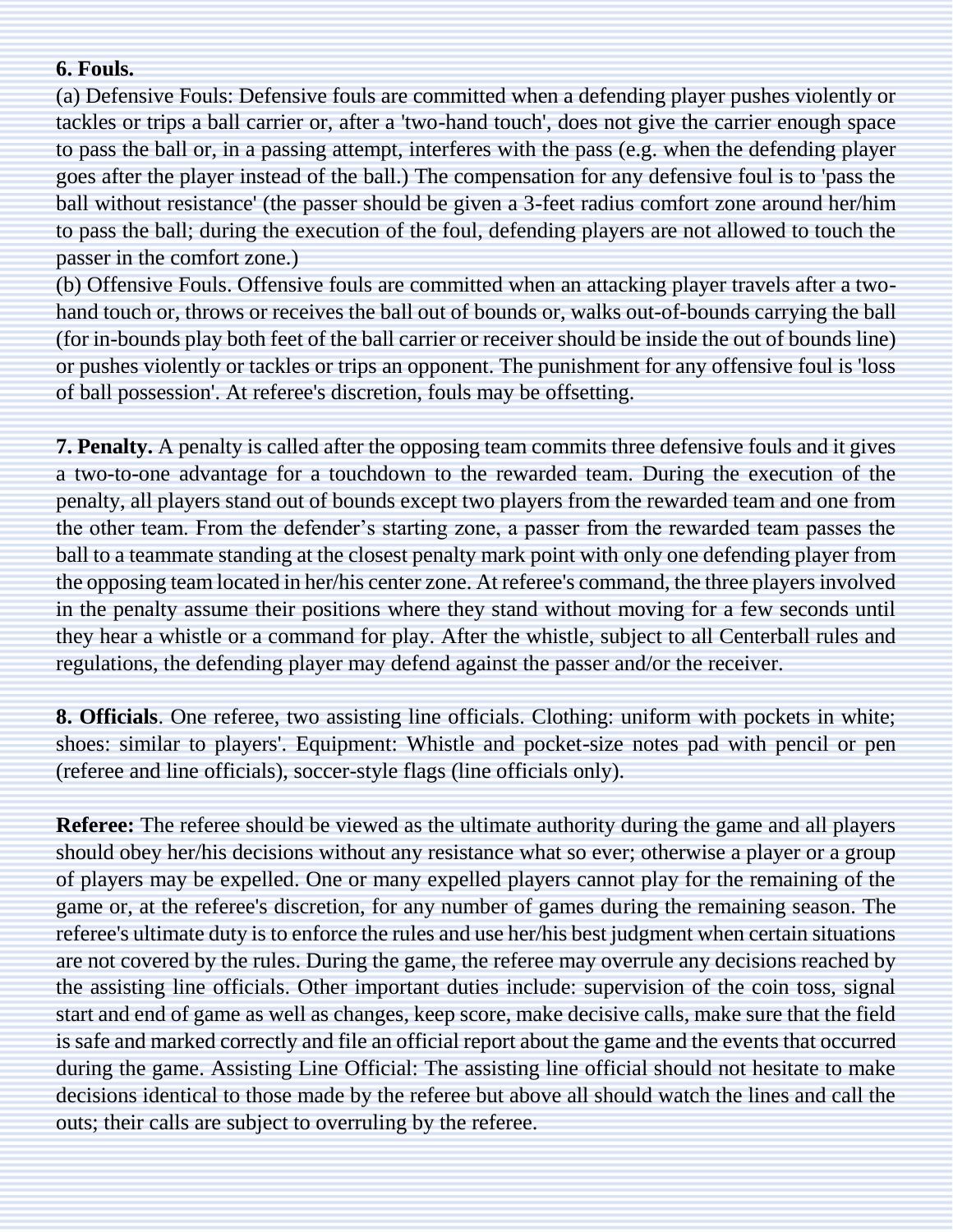